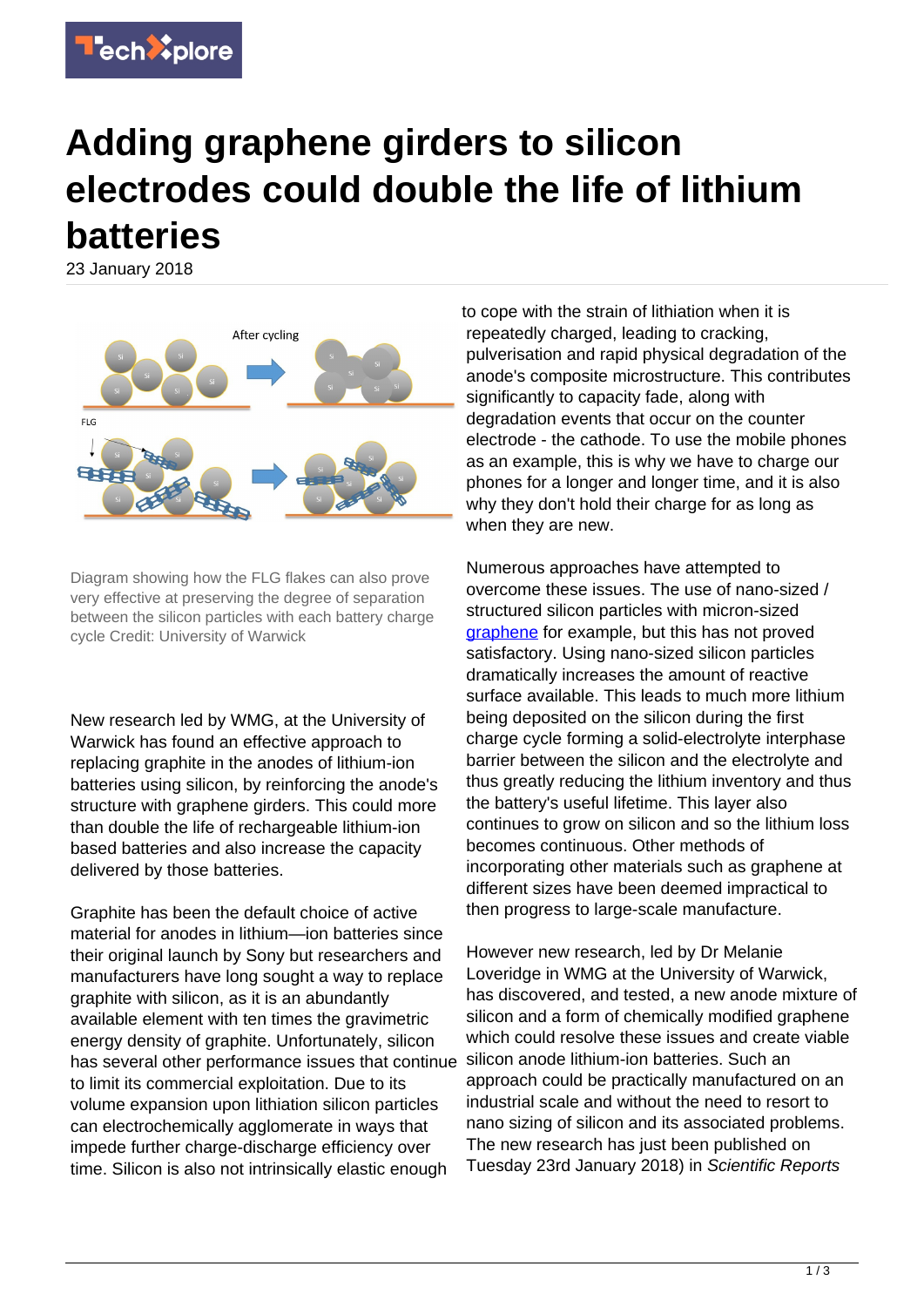

in a paper entitled Phase-related Impedance Studies on Silicon-Few Layer Graphene (FLG) Composite Electrode Systems.

Graphene is of course a single, one atom thick layer of the mineral graphite (an allotrope of carbon). However, it also possible to separate and manipulate a few connected layers of graphene giving a material researchers refer to as few-layer graphene (FLG). Previous research has tested the use of FLG with nano-sized silicon but this new study has found that FLG can also dramatically improve the performance of larger micron-sized silicon particles when used in an anode. So much so that this mixture could significantly extend the life of lithium-ion batteries and also offer increased power capability.



Cross section of the Silicon and FLG together in an anode. Credit: University of Warwick WMG

The researchers created anodes that were a mixture of 60% micro silicon particles, 16% FLG, 14% Sodium/Polyacrylic acid, and 10% carbon additives, and then examined the performance (and the changes in structure of the material) over a 100 charge-discharge cycles .

Dr Melanie Loveridge, who led the research and is a Senior Research Fellow in WMG at the University of Warwick said:

"The flakes of FLG were mixed throughout the anode and acted like a set of strong, but relatively elastic, girders. These flakes of FLG increased the resilience and elasticity of the material greatly reducing the damage caused by the physical expansion of the silicon during lithiation. The graphene enhances the long range electrical conductivity of the anode and maintains a low resistance in a structurally stable composite."

"More importantly, these FLG flakes can also prove very effective at preserving the degree of separation between the silicon particles. Each battery charge cycle increases the chance that [silicon particles](https://techxplore.com/tags/silicon+particles/) become electrochemically welded to each other. This increased agglomeration increasingly reduces and restricts the electrolyte access to all the particles in the battery and impedes effective diffusion of lithium ions, which of course degrades the battery's life and power output. The presence of FLG in the mixture tested by the WMG University of Warwick led researchers to hypothesize that this phenomenon is highly effective in mitigating electrochemical silicon fusion. This has been supported by systematic investigations"

The WMG research team have already begun further work on this technological advance which will include further study and research as part of the graphene spearhead two year project led by Varta Micro-innovations, WMG at the University of Warwick is a partner along with Cambridge University, CIC, Lithops and IIT (Italian Institute of Technology). The main goal of that project is to advance in pre-industrial production of [silicon](https://techxplore.com/tags/silicon/) /graphene composites and their subsequent processing into [lithium-ion batteries](https://techxplore.com/tags/lithium-ion+batteries/) for high-energy and high-power applications. As part of that project WMG at Warwick will be optimising the electrode research, scale up and pouch cell manufacture of the optimised Li-ion batteries.

 **More information:** Qianye Huang et al, Electrochemical Evaluation and Phase-related Impedance Studies on Silicon–Few Layer Graphene (FLG) Composite Electrode Systems, Scientific Reports (2018). [DOI:](http://dx.doi.org/10.1038/s41598-018-19929-3) [10.1038/s41598-018-19929-3](http://dx.doi.org/10.1038/s41598-018-19929-3)